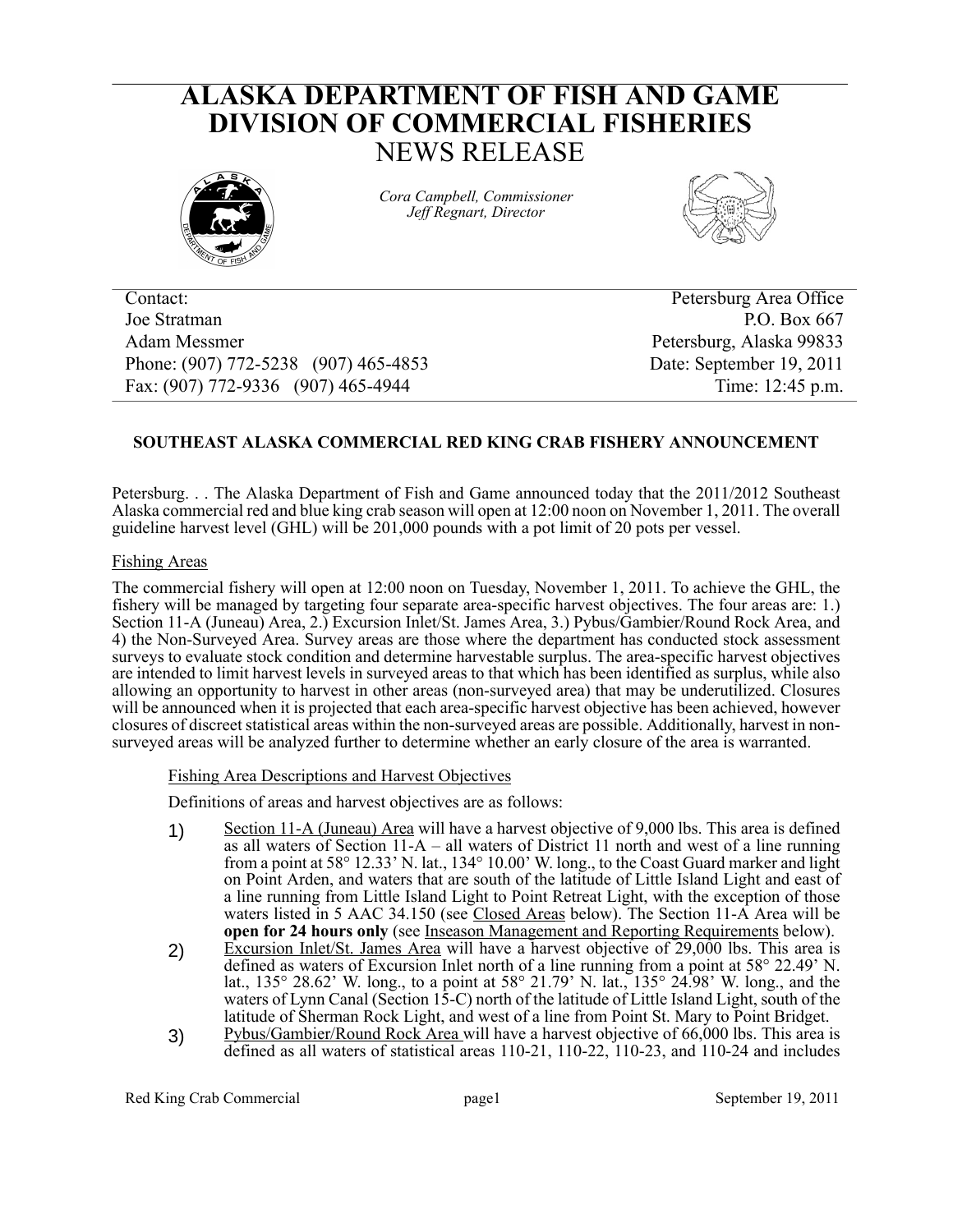waters of Pybus Bay, Gambier Bay, the Big Bend, Frederick Sound, and Stephens Passage north of a line from a point on the Admiralty Island shore at 57° 14.63' N. lat., 134° 07.02' W. long. to a point on Elliot Island at 57° 15.09' N. lat., 134° 03.76' W. long., east of a line from a point on Elliot Island at 57° 15.09' N. lat., 134° 03.76' W. long. to a point in Frederick Sound at 57° 08.99' N. lat., 134° 03.44' W. long., north of a line from a point in Frederick Sound at 57° 08.99' N. lat., 134° 03.44' W. long. to a point in Frederick Sound at 57° 12.61' N. lat., 133° 52.86' W. long., north and west of a line from a point in Frederick Sound at 57° 12.61' N. lat., 133° 52.86' W. long. to a point on an unnamed island east of East Brother Island at 57° 17.52' N. lat., 133° 47.58' W. long., west of a line from a point on an unnamed island east of East Brother Island at 57° 17.76' N. lat., 133° 47.48' W. long. to a point in Stephens Passage at 57° 35.46' N. lat., 133° 45.63' W. long., south of a line from a point in Stephens Passage at 57° 35.46' N. lat., 133° 45.63' W. long. to Point Hugh at  $57^\circ$   $34.28'$  N. lat.,  $133^\circ$   $48.62'$  W. long., and south of a line in Seymour Canal at  $57^\circ$ 37.00' N lat.;

4) Non-Surveyed Area will have a harvest objective of 97,000 lbs. This area is defined as all waters of Registration Area A not listed in one of the previous three fishing areas, or listed as closed (see Closed Areas below).

## Closed Areas

The commercial fishery will be closed in the following areas:

- 1) Within Section 11-A (Juneau) Area [5 AAC 34.150]:
	- a) the waters north of a line from Marmion Island Light to the easternmost tip of Point Salisbury at 58° 12.50' N. lat., 134° 13.75' W. long., and enclosed by a line from Outer Point on Douglas Island at 58° 18.20' N. lat., 134° 41.30' W. long., across Stephens Passage to the mouth of Bear Creek on Admiralty Island at 58° 16.80' N. lat., 134° 46.50' W. long., along the shoreline of Admiralty Island in a northerly direction to Symonds Point at 58° 20.60' N. lat., 134° 50.20' W. long., across Saginaw Channel to the southeasternmost tip of Shelter Island at 58° 22.30' N. lat., l34° 48.60' W. long., along the shoreline of Shelter Island to the southernmost tip of Halibut Cove at 58° 27.70' N. lat., l34° 53.30' W. long., across Favorite Channel to the southernmost entrance of Amalga Harbor at 58° 29.30' N. lat., 134° 47.30' W. long.; and
	- b) the waters of Barlow Cove south of the latitude of Barlow Point at 58° 22.80' N. lat., 134° 53.70' W. long;
- 2) Seymour Canal all waters of Seymour Canal north of 57° 37.00' N lat. (Section 11-D);
- 3) Port Frederick all waters of Port Frederick south and west of a line between the light at Cannery Point to the northernmost tip of Halibut Island and from there to a point at 58° 09.60' N. lat., 135° 30.00' W. long.
- 4) Peril Strait all waters of Peril Strait including Hoonah Sound, Ushk Bay, Rodman Bay, Saook Bay, Hanus Bay, Sitkoh Bay and contiguous waters west of a line from Point Hayes to Point Thatcher and north of a line from Pogibshi Point due west to the Chichagof shoreline (Section 13-C).

Although waters of Glacier Bay proper and upper Dundas Bay are not closed areas in state regulations, and are not closed due to stock health concerns, these areas were closed by federal law to commercial harvest of king crab. For more information on commercial fishing restrictions in Glacier Bay National Park, fishermen can contact the National Park Service at (907) 697-2230. Permit holders are also reminded to review boundaries of state waters closed to commercial harvest in 5 AAC 34.150 on page 101 of the 2011-2012 Commercial King and Tanner Crab Fishing Regulations booklet available at area offices.

## Inseason Management and Reporting Requirements

The amount of harvestable surplus in Section 11-A does not allow for inseason management to be used to target the 9000 lb harvest objective. **Section 11-A will open at 12:00 noon Tuesday, November 1, 2011, and will close at 12:00 noon Wednesday November 2, 2011.** The other three fishery areas will be managed for their individual harvest objectives using inseason management. Logbooks and inseason reporting are mandatory in the red king crab fishery [5 AAC 34.130 & 5 AAC 34.143]. **For all areas, inseason reporting will be required daily for the entire season. The first mandatory call-in for the**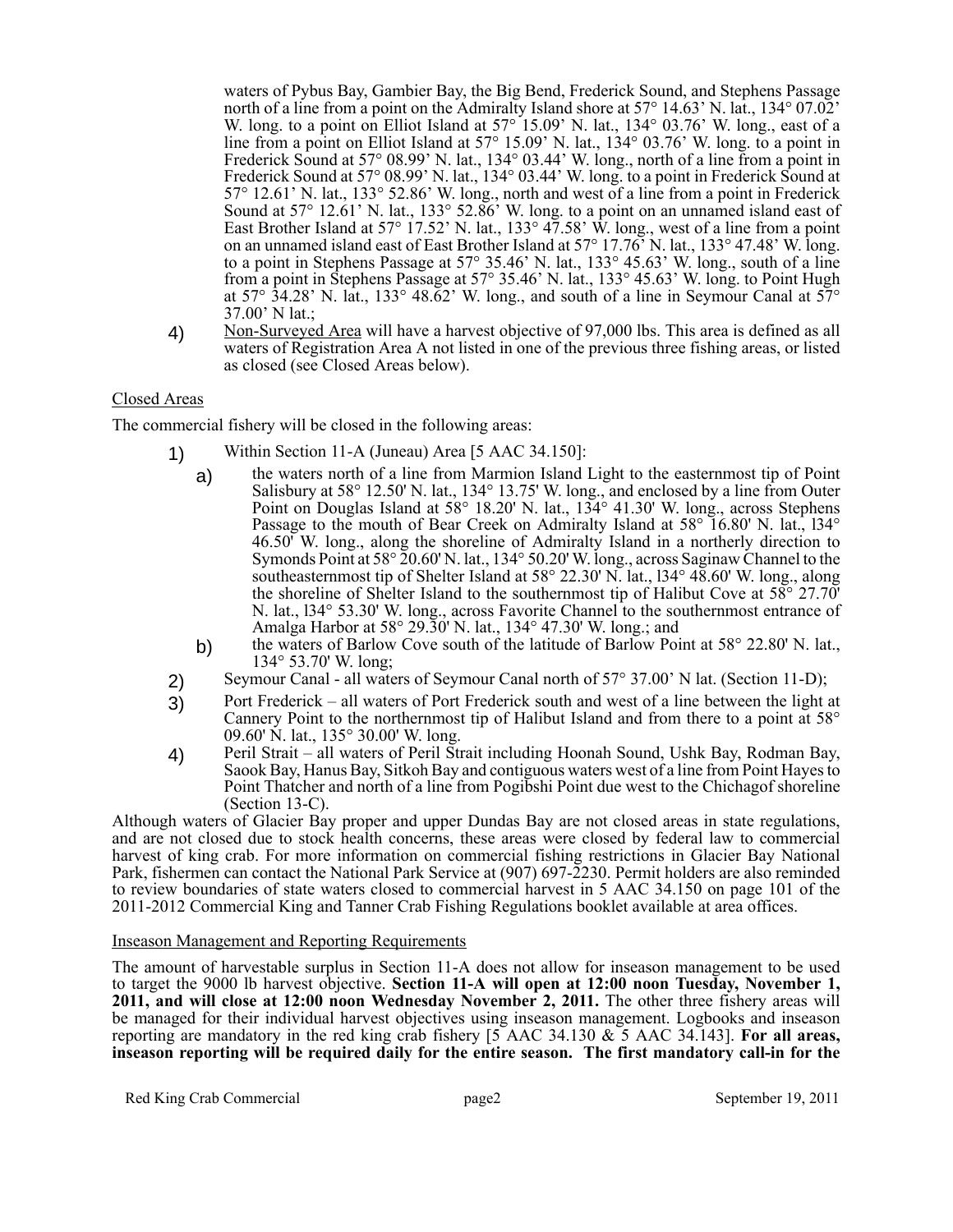**2011/12 season is Wednesday, November 2, 2011. Alaska Wildlife Troopers will be consulted should call-in requirements not be followed**. A dedicated phone line, (907) 465-2000 has been established for the reporting of crab logbook data. Multiple calls can be handled simultaneously and message storage is nearly unlimited. Fishermen are also requested to phone in when they change fishing areas or when discontinuing fishing for the season. For permit holders who wish to e-mail their logbook data please contact Joe Stratman in Petersburg at (772-5238 - office, 518-0755 - cell) or Adam Messmer in Douglas (465-4853 - office, 321-4615 - cell) to make arrangements.

Closure information will be announced via news release and in conjunction with U.S. Coast Guard broadcasts on the VHF marine radio, Channel 16. Additionally, closure announcements and updates will be recorded on the department's call-in line, (907) 465-2000. **Fishermen should plan to listen for radio announcements, or monitor the department's call-in line, and expect notice as short as 12-hours prior to closures.**

Logbooks should be sealed in one of the envelopes provided in registration packets and attached to the fish ticket submitted to the processor upon delivery. The number of crabs, pounds, and number of pot lifts by statistical area must be recorded on fish tickets and logbooks. **Each king crab fisherman shall indicate on the fish ticket at the time of landing any king crab harvested which are not purchased by the processor, or which have been discarded at sea [5 AAC 34.075(a)]. Each buyer of king crab shall indicate on the fish ticket any king crab which was not purchased from a load [5 AAC 34.075(b)].**

The department is requesting anyone fishing in the Holkham Bay area to provide additional voluntary logbook information, specifically latitude/longitude and catch data that will aid the department in making continued improvements in the red king crab stock assessment program within the Holkham Bay survey area. Unique logbook forms for this area will be included in the registration packets.

Additionally, the department has been tagging red king crab in the surveyed areas of Pybus Bay, Gambier Bay, Lynn Sisters and Excursion Inlet. The department is requesting anyone who captures a tagged crab to indicate the capture location and tag number on a specified logbook page included with the registration packets.

For those interested in the plans for continuing the mark recapture study:

- o Initial tagging surveys are scheduled for mid-October in Seymour Canal and Peril Strait survey areas.
- o Initial tagging surveys for Holkham Bay and Port Frederick survey areas and all recapture surveys have yet to be scheduled; more information will be available following the closure of all areas to the commercial fishery.
- o Contact Chris Siddon, ADF&G shellfish biometrician and lead contact for this study, if willing to participate in either initial tagging surveys or recapture surveys: work: (907) 465-4226, cell: (907) 209-1883, email: chris.siddon@alaska.gov

## Registration

**The registration deadline for the 2011/12 commercial red king crab fishery is Monday, October 3, 2011.** All commercial fishermen registering in the 2011/12 commercial red king crab fishery after October 3, 2011 will be required to pay a \$45 late fee [A.S. 16.05.065]. Processors are reminded that registration for tenders is required.

Commercial fishermen may register at Juneau, Sitka, Ketchikan, Petersburg, Wrangell, and Haines area offices. Logbooks are mandatory for all pot fishing vessels participating in the commercial red king crab fishery. Logbook packets, buoy tags, and other related materials will be available in area offices by Wednesday, September 21. Logbook packets include instructions for filling out the logbooks, logbook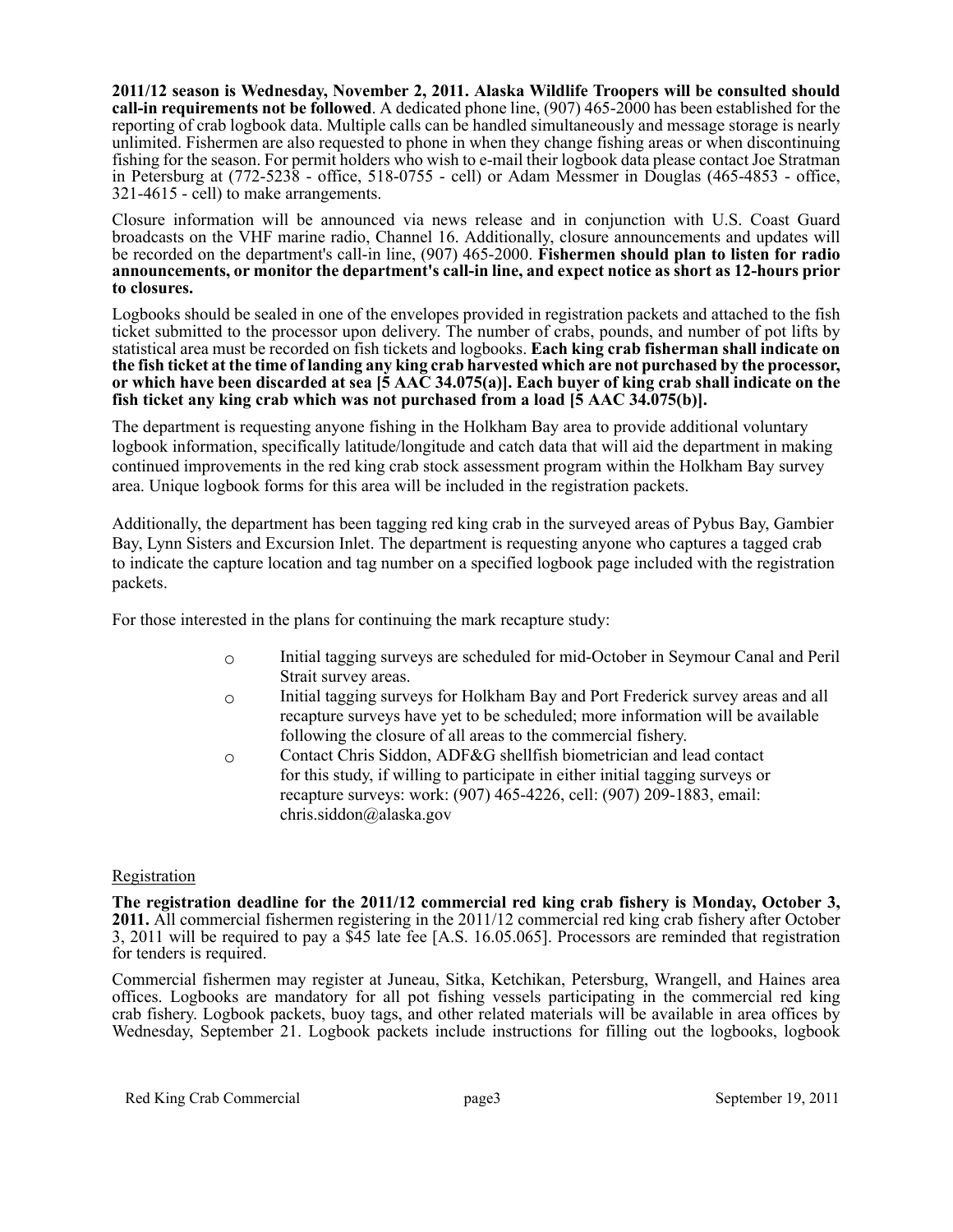sheets, envelopes for their delivery, maps showing ADF&G statistical areas, the Southeastern Alaska king and Tanner crab regulations handout, and all news releases available at the time the packet is obtained.

The regulation on buoy tag placement is addressed in 5 AAC 34.051(b). Buoy tags are mandatory for all commercial red king crab gear and are available in any area office in Southeast Alaska for \$1.25 each. Replacement tags are available at all area offices upon receipt of a completed tag replacement affidavit. All missing tag numbers must be provided on the affidavit form before replacements can be issued. The completed affidavit form must be signed by the permit holder and a crewmember. **The department has gone back to a one-year tag for the red king crab fishery.**

## Retention of Parasitized Red King Crab

Red king crabs that are infected with the barnacle parasite, *Briarosaccus callosus*, may be retained regardless of size or sex [5 AAC 34.112]. Either a scar or the externa of the parasite located under the abdominal flap indicates the presence of this parasite. The scar is a dark brown or black spot about  $\frac{1}{4}$  inches in diameter on the soft tissue of the abdominal flap. The externa varies in size, is shaped like a hot dog and is usually attached to the soft tissue of the abdominal flap. It is possible to have more than one scar or externa on the same crab. The parasite's externa must be removed before the crab is placed into the vessel holding tank.

## Retention of Blue King Crab

Permit holders with current registration in the red king crab fishery will be allowed to retain blue king crab in the 2011/12 red king crab fishery [5 AAC 34.110 (e)] from areas described as blue king crab fishing areas [5 AAC 34.108]. The waters of District 14 in Glacier Bay north of the latitude of Point Gustavus are described as a blue king crab fishing area [5 AAC 34.108(c)] but commercial king crab fishing in Glacier Bay is currently prohibited by federal regulation (see Closed Areas above). For more information on the commercial blue king crab fishing prohibition in Glacier Bay contact the National Park Service at (907) 697-2230.

#### Lost Pots

**Reporting of lost pots, or pots left in a closed area in fishing condition should be directed to the Alaska Wildlife Troopers (AWT) offices in Juneau or Ketchikan** (contact numbers are listed below). For information on replacement buoy tags please review the information provided above under registration.

## Other requirements and information

A person or vessel that operates pots or ring nets for commercial, subsistence, personal use or sport purposes during the 30 days immediately before the scheduled opening date of the commercial fishery may not participate in that king crab fishery [5 AAC 34.128(a)]. This prohibition does not apply to the operation of commercial shrimp or Dungeness crab pots [5 AAC 34.128 (b)]. Fishermen are reminded to review gear storage requirements and other pertinent regulations in the 2011-2012 Commercial King and Tanner Crab Fishing Regulations booklet available at area offices.

Fishermen are reminded to report any groundfish taken for bait prior to or during the red king crab fishery. This groundfish can be accounted for by indicating it (as disposition code 92) as landed catch on the crab fish ticket for which the bait was taken. For more information on harvesting groundfish under commercial regulations for bait in the red king crab fishery contact Joe Stratman in Petersburg at (772-5238 - office, 518-0755 - cell) or Adam Messmer in Douglas (465-4853 - office, 321-4615 - cell).

| Office |          | Ketchikan Petersburg Wrangell |                            | Sitka | Juneau | Haines   | Hoonah   | Yakutat  |
|--------|----------|-------------------------------|----------------------------|-------|--------|----------|----------|----------|
| ADFG   | 225-5195 | 772-3801                      | 874-3822 747-6688 465-4250 |       |        | 766-2830 |          | 784-3255 |
| AWT    | 225-5111 | 772-3983                      | 874-3215 747-3254 465-4000 |       |        |          | 945-3620 |          |

*News releases web site: http://www.adfg.alaska.gov/index.cfm?adfg=cfnews.main.*